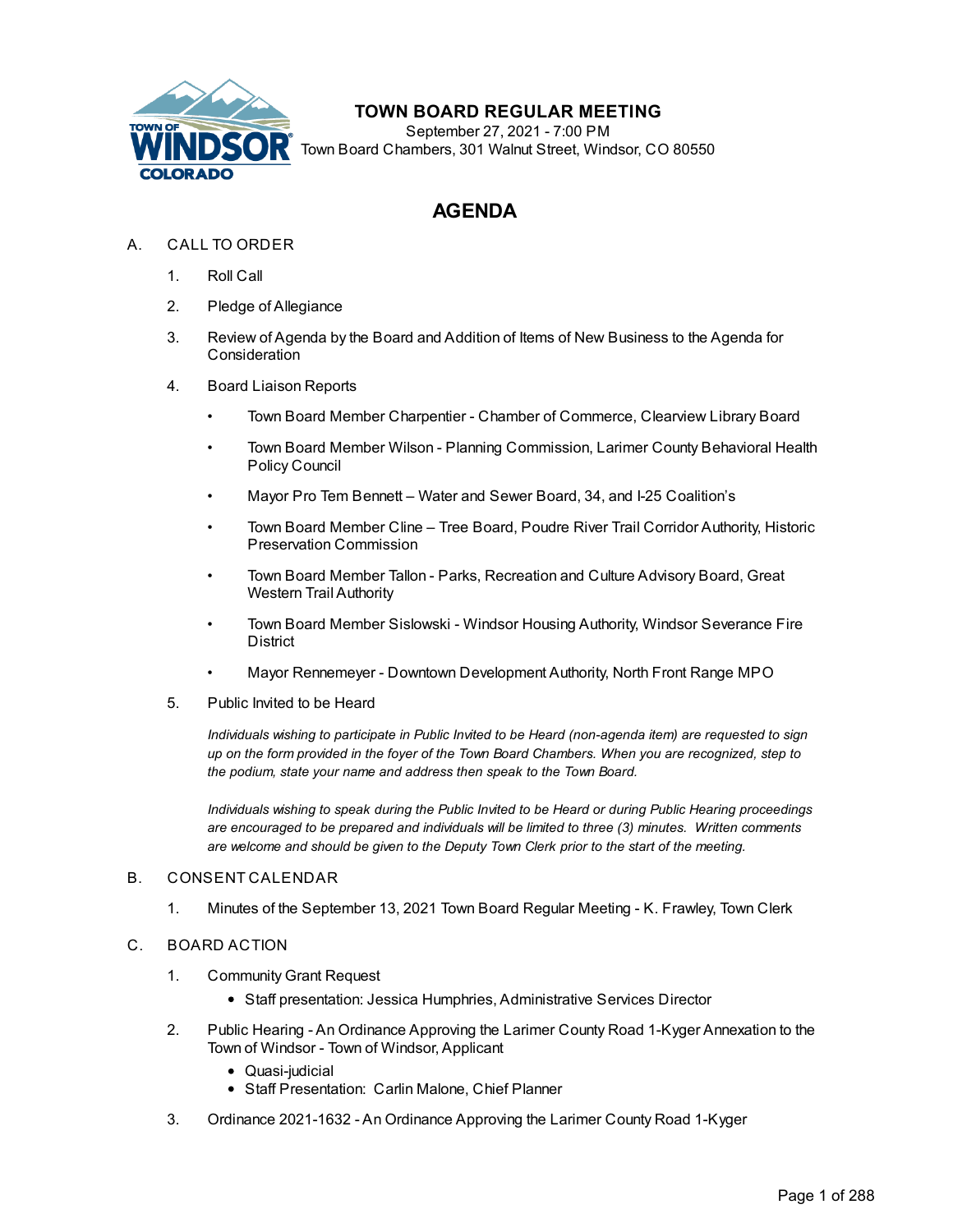Annexation to the Town of Windsor - Town of Windsor, Applicant

- First Reading
- Quasi-judicial
- Staff Presentation: Carlin Malone, Chief Planner
- 4. Public Hearing An Ordinance Approving the Weld County Road 13-Kyger Annexation to the Town of Windsor - Weld County, Applicant
	- Quasi-judicial
	- Staff Presentation: Carlin Malone, Chief Planner
- 5. Ordinance No. 2021-1633 An Ordinance Approving the Weld County Road 13-Kyger Annexation to the Town of Windsor - Weld County, Applicant
	- First Reading
	- Quasi-judicial
	- Staff Presentation: Carlin Malone, Chief Planner
- 6. Resolution No. 2021-60 A ResolutionApproving the Weld County Road 13-Kyger Annexation Agreement - K. Emil, Assistant TownAttorney
	- Quasi-judicial
	- Staff Presentation: Kim Emil, Assistant Town Attorney
- 7. Resolution No. 2021-61 A ResolutionApproving a Memorandum of Understanding ("MOU") for a Proposed Design and Cooperation Concern the Provision of High Speed Fiber Based Communications and Broadband Services
	- Legislative Action
	- Staff presentation: Joe Gaona, IT Manager and Jessica Humphries, Administrative Services Director
- 8. Ordinance No. 2021-1629 An Ordinance Providing for Authorization and Administration of Infrastructure Cost Reimbursements, and Making CertainAmendments to the Windsor Municipal Code Regarding Reimbursements to Developers for Infrastructure Costs
	- Second reading
	- Legislative action
	- Staff presentation: Ian D. McCargar, Town Attorney
- 9. Ordinance No. 2021-1630 An Ordinance Approving The Amended And Restated Consolidated Service Plan For Greenwald Farms Metropolitan District Nos. 1 & 2, Amended And Restated Service Plan For Tacincala Metropolitan District Nos. 1-5, And Service Plan For Prairie Song Metropolitan District Nos. 8 & 9, Unified Into The Consolidated Service Plan For Prairie Song Metropolitan District Nos. 1-9, And Authorizing The Execution Of An Intergovernmental Agreement Between The TownAnd The Districts
	- Second reading
	- Legislative action
	- Staff presentation: Carolyn Steffl, Metropolitan District Special Counsel
- 10. Ordinance No. 2021-1631 Amending Certain Portions of Article II, Chapter 18 of the Windsor Municipal Code Concerning Amendments to the International Residential Code
	- Second Reading
	- Legislative action
	- Staff presentation: Scott Ballstadt, Director of Planning

#### D. COMMUNICATIONS

- 1. Communications from TownAttorney
- 2. Communications from Town Staff
	- a. Windsor Police Department August 2021 Statistical Report
	- b. Roadway Maintenance Project Overrun